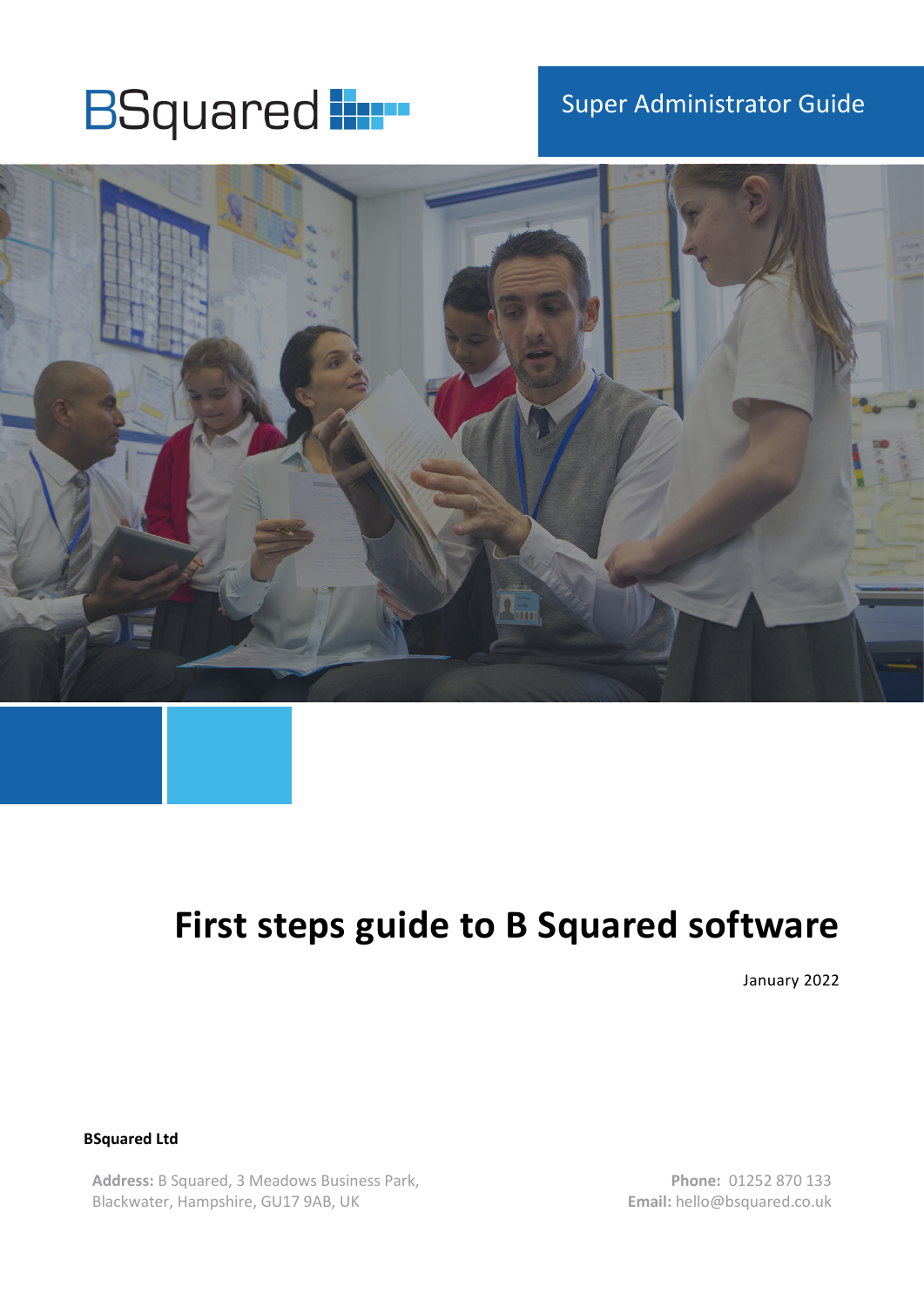# **BSquared**



#### **Contents**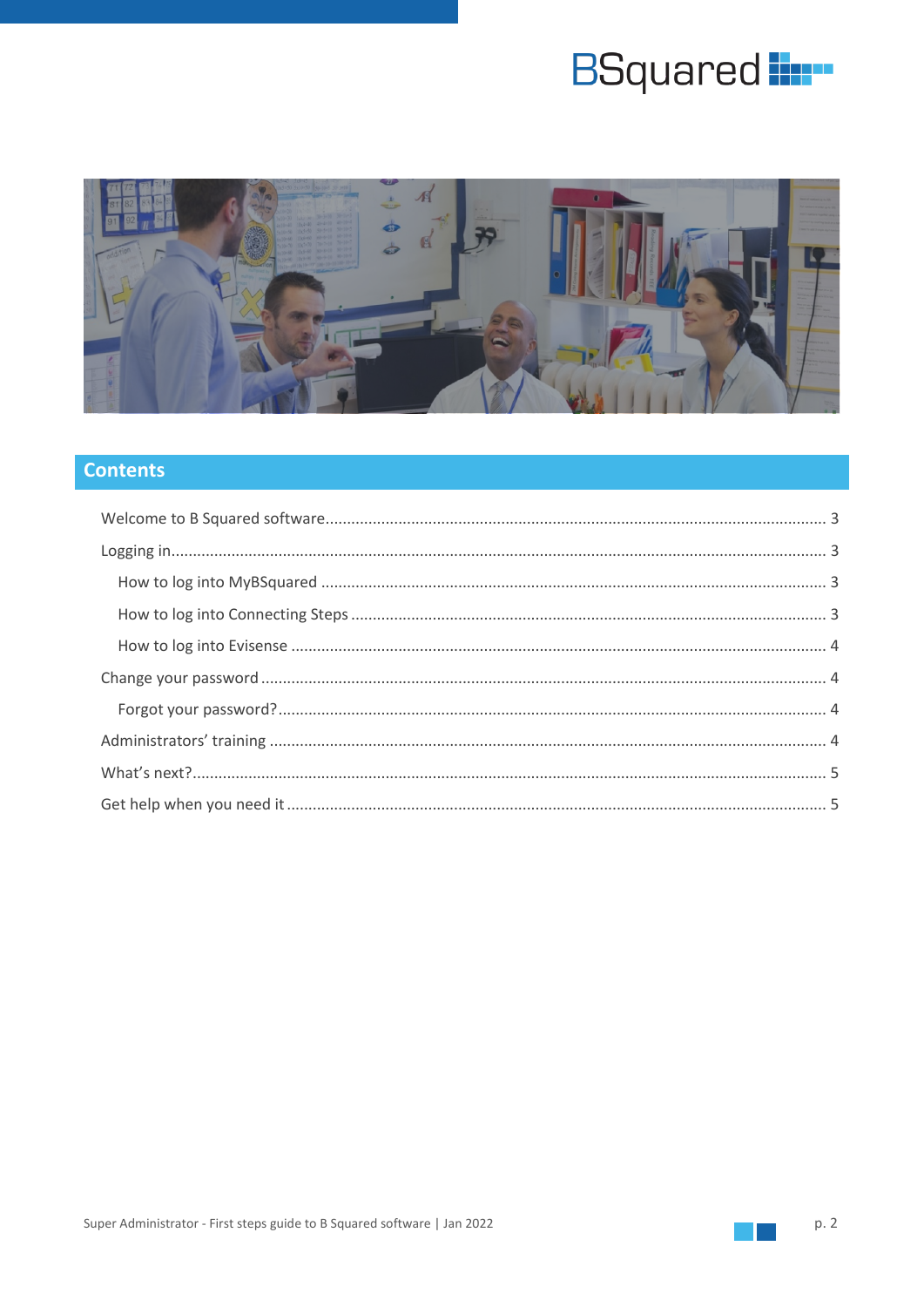

## <span id="page-2-0"></span>**Welcome to B Squared software**

There are 3 things a Super Administrator needs to know when starting to use B Squared's software:

- **1. Where to log in**
- **2. How to change your default password to something more secure**
- **3. Where to find our training courses and videos for administrators**

Then it's really all about getting familiar with the software, but don't worry there's plenty of online training and our support team are always happy to help.

Don't forget to **[visit our Welcome Page for Super Administrators](https://support.bsquared.co.uk/welcome-super-administrators/?utm_source=CS-V5-Onboarding&utm_medium=SA-Guide&utm_campaign=First-Steps)** to find everything you'll need to get started.

Here's a quick 'how to' on taking your first steps.

## <span id="page-2-1"></span>**Logging in**

#### <span id="page-2-2"></span>**How to log into MyBSquared**

MyBSquared is our administration portal that the Super Administrator will need to access to manage how your school uses B Squared software and to administer your account.

To log in to MyBSquared, either

- 1. Visit <https://uk.bsquared.cloud/login> (or<https://au.bsquared.cloud/login> if you're in Australia or New Zealand) and log in with your Super Administrator account details *OR*
- 2. Log in to Connecting Steps at<https://uk.connectingsteps.com/> (or<https://au.connectingsteps.com/> if you're in Australia or New Zealand) and click on the MyBSquared logo (located top right of the main screen)

#### <span id="page-2-3"></span>**How to log into Connecting Steps**

Connecting Steps V5 is the latest version of our assessment software that you and your staff will use to assess pupil progress.

- 1. Visit<https://uk.connectingsteps.com/> (o[r https://au.connectingsteps.com/](https://au.connectingsteps.com/) if you're in Australia or New Zealand)
- 2. Enter your email address and password
- 3. Click 'Sign In'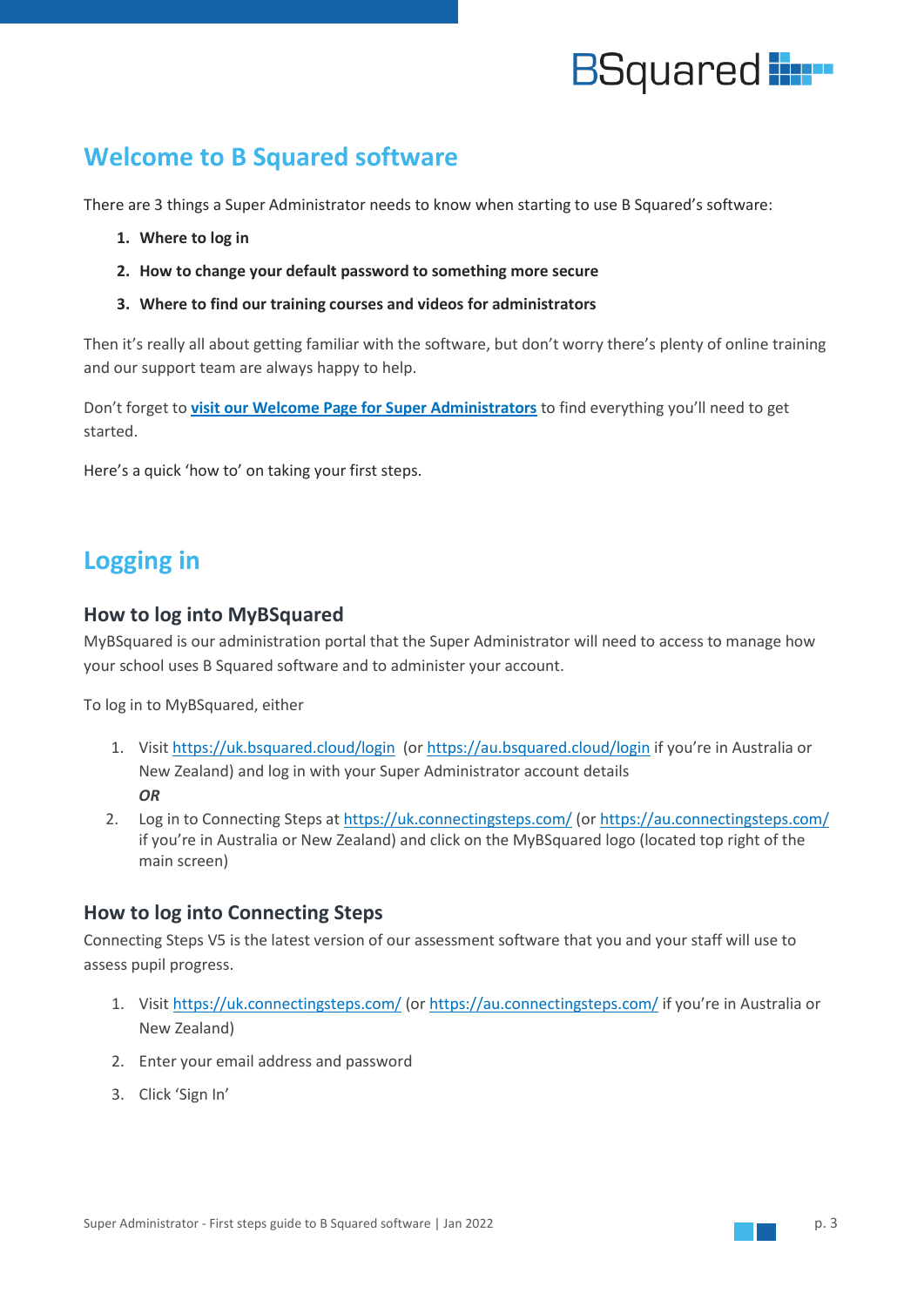

#### <span id="page-3-0"></span>**How to log into Evisense**

Evisense is our evidence management software that you and your staff will use to capture photo and video evidence of learning, demonstrate progress and share securely with parents.

- 1. Visit<https://uk.evisense.com/> (or<https://au.evisense.com/> if you're in Australia or New Zealand)
- 2. Enter your email address & password
- 3. Click 'Login'

## <span id="page-3-1"></span>**Change your password**

When you first attempt to log in you will be prompted to change your default password "changeme" to something more secure.

**Note:** A password must be a minimum of 10 characters and include AT LEAST 3 of the following types of character - lowercase, uppercase, number or special character.

**Note:** \*Your login email address is case sensitive and MUST be typed in lower case\*.

#### <span id="page-3-2"></span>**Forgot your password?**

It happens, don't worry, just click on the 'Forgot Password' link in the login screen and you will be sent an email with a link to reset your password.

### <span id="page-3-3"></span>**Administrators' training**

**Visit our Welcome Page for Super Administrators: [https://support.bsquared.co.uk/welcome-super-administrators](https://support.bsquared.co.uk/welcome-super-administrators/?utm_source=CS-V5-Onboarding&utm_medium=SA-Guide&utm_campaign=First-Steps)**

**Complete our FREE online training courses for Administrators: [https://support.bsquared.co.uk/training](https://support.bsquared.co.uk/training/?utm_source=CS-V5-Onboarding&utm_medium=SA-Guide&utm_campaign=First-Steps)**

**Watch our FREE online training videos for Administrators: [https://support.bsquared.co.uk/my-bsquared/category/video-guides](https://support.bsquared.co.uk/my-bsquared/category/video-guides?utm_source=CS-V5-Onboarding&utm_medium=SA-Guide&utm_campaign=First-Steps)**

**The knowledgebase on our support website has a dedicated Super Administrators' section full of instructions and tips to help you get up to speed quickly: [https://support.bsquared.co.uk/my-bsquared](https://support.bsquared.co.uk/my-bsquared?utm_source=CS-V5-Onboarding&utm_medium=SA-Guide&utm_campaign=First-Steps)**